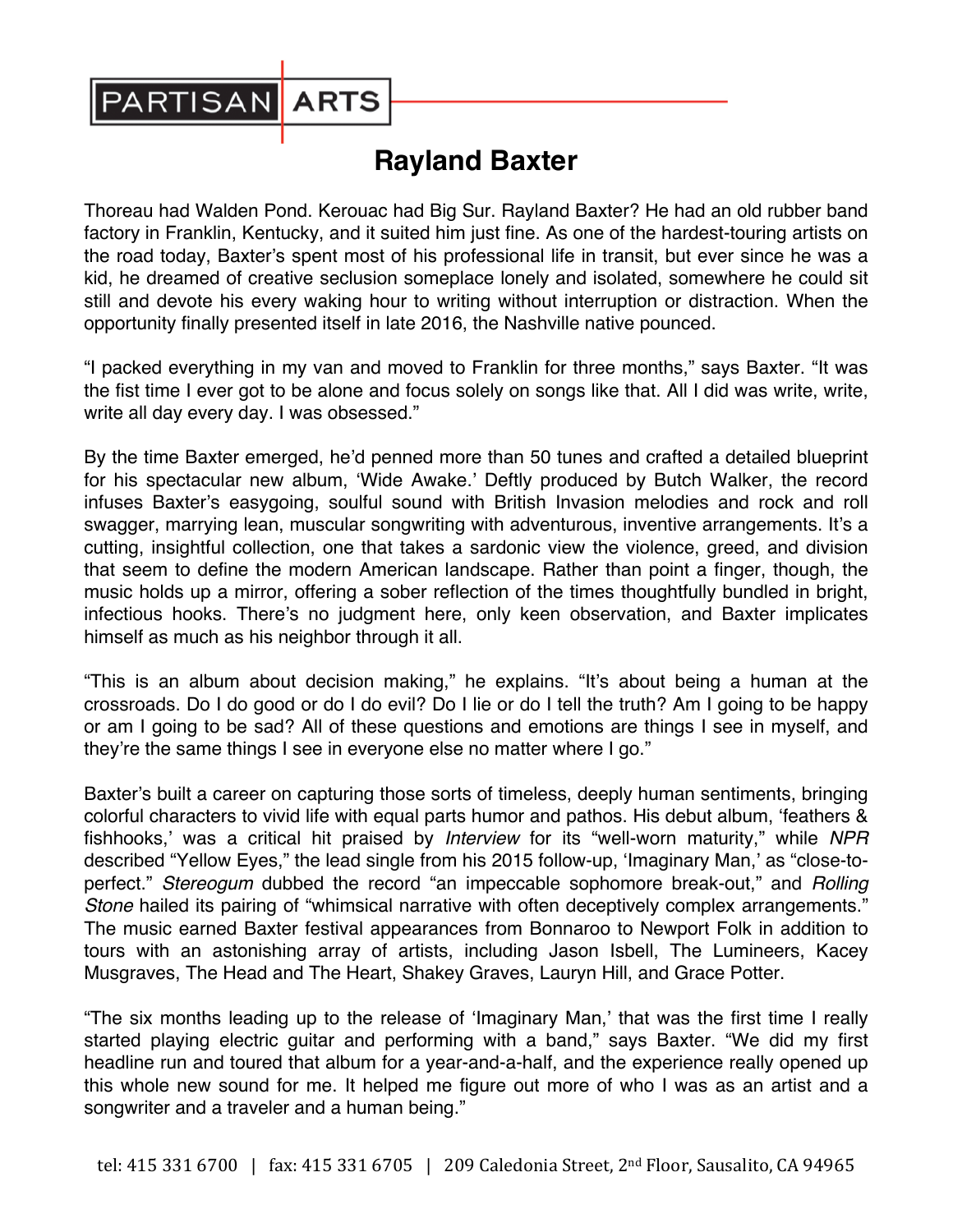

It was with that newfound sense of self that Baxter entered Thunder Sound, the abandoned rubber band factory-turned-studio in the cornfields of Kentucky that would become his home for three months of intensive soul searching and songwriting.

"I blanketed the windows so no one could see inside," he explains. "I laid a mattress down next to an old Wurlitzer so I had somewhere to sleep. I had a guitar, a desk with a lamp and some paper and pencils, and that was it. For fifteen hours a day, I wrote."

When it came time to record his mountain of new songs, Baxter relocated to Santa Monica, California, where he wrangled an all-star studio band that included Dr. Dog's Erick Slick on drums, Butch Walker on bass, Cage The Elephant's Nick Bockrath on guitar, and piano wizard Aaron Embry (Elliott Smith, Brian Eno) on keys. A producer and artist equally at home working with massive pop stars and indie stalwarts, Walker immediately embraced Baxter's vision for the album, and the result is a sunny and altogether charming collection. Scratch beneath the surface, though, and you'll find it's populated by a cast of characters who project a vision of the good life as they struggle to keep it all together behind closed doors. On the punchy 'Casanova,' the singer reckons with debts he knows he'll never be able to repay, while the volatile "Amelia Baker" charts the narrator's descent into near-madness as he pines for a starlet perpetually out of reach.

"We have this society where we're obsessed with celebrity and living on the top of the mountain," says Baxter. "But what's at the top? Maybe it's a lonely place to wake up."

Late 2016 was a particular tumultuous time in the country, and though Baxter did his best to isolate himself from the outside world while he wrote, it was inevitable that some of the chaos would seep in. On album opener "Strange American Dream," a chiming piano and spare Motown groove give way to lush harmonies and unexpected melodic twists as Baxter sings, "I close my eyes and realize that I'm alive inside this strange American dream." Meanwhile, the soaring "79 Shiny Revolvers" finds him reflecting, "you really wanna save the world, man / well, I wanna save it, too / we can blow 'em away / the American way."

While 'Wide Awake' offers plenty of broad, wide-angle musings, some of its most arresting moments arrive bundled inside deeply personal memories and snapshots. The heartfelt "Everything To Me" is a tender tribute to family (Baxter's father Bucky, who played pedal steel with Bob Dylan and Ryan Adams among others, contributes to the record), and the laidback "Let It All Go Man" is a reminder that there's beauty in simply being alive.

"I actually started that song two years ago on a trip to South America," says Baxter. "I was sitting on the porch of a house in this little town in Colombia, and I was all alone playing a gut string classical guitar, just staring out at the ocean and the beach in the middle of the night. It made me realize how much unnecessary stuff we hold on to, all the grinding away we do